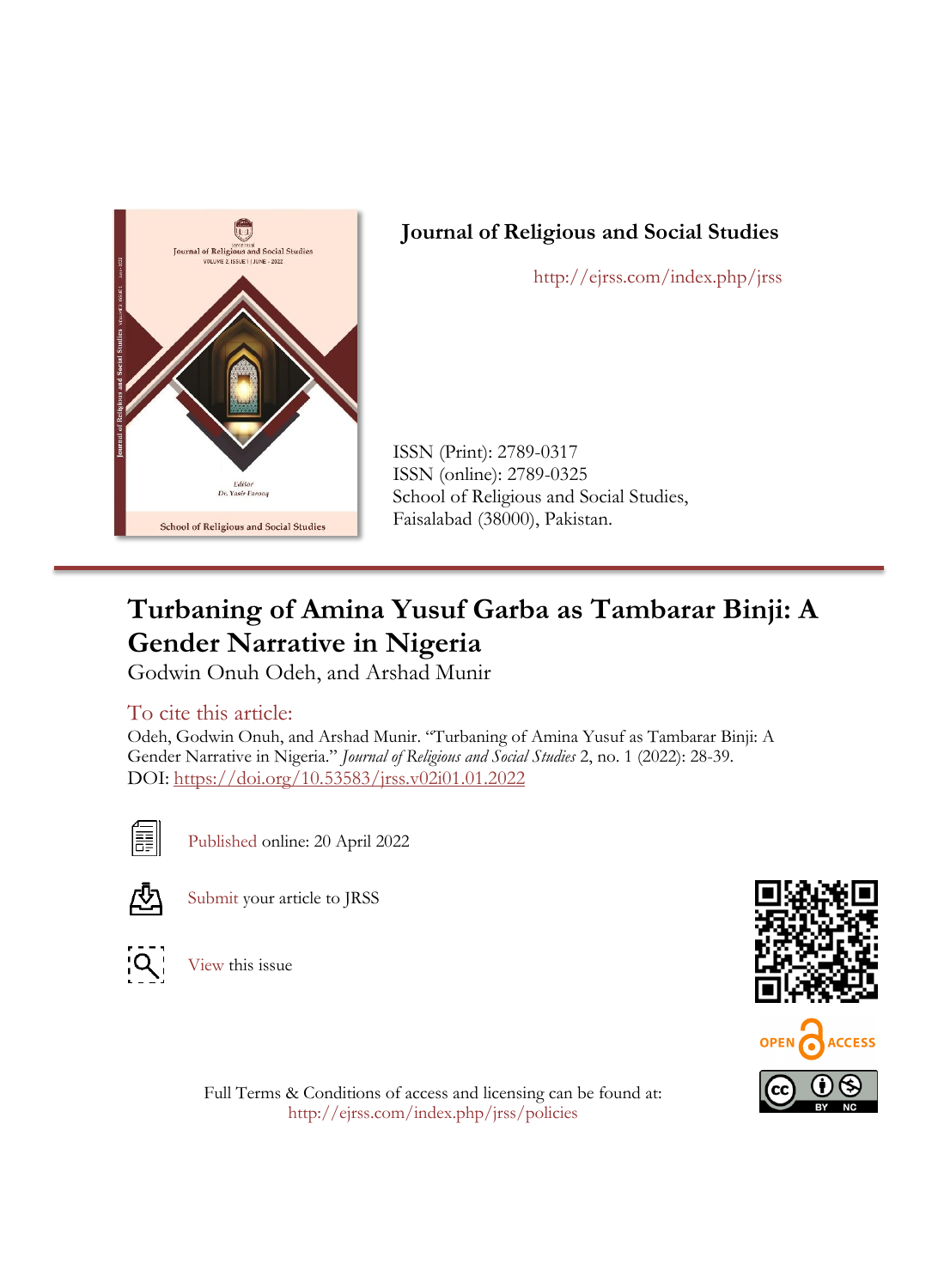## **TURBANING OF AMINA YUSUF GARBA AS TAMBARAR BINJI: A GENDER NARRATIVE IN NIGERIA**

Godwin Onuh Odeh, <sup>1</sup> Arshad Munir<sup>2</sup>

**Abstract:** The paper examines the epic turbaning of Amina Yusuf Garba as Tambarar Binji and the promises it holds for women folks in the Muslim north and non-Muslim women in Nigeria. It notes that the event which took place on the 26<sup>th</sup> of February 2022 was the first of its kind in the recent history of northern Nigeria and the Sokoto caliphate in particular. Generally and traditionally, women even before the Jihad of 1804 are perceived to be held to utmost seclusion which is to have a very serious effect on the ambitious few. However, Amina's experience in recognition of her contributions to girls' education and the general development of her people appears to draw a new curtain that society now appreciates and recognizes outstanding personalities irrespective of religion and sex. The paper, therefore, concludes by charging women in the north and beyond to explore and grab the opportunities brought about by the event in the struggle for the changing plight of females.

**Keywords:** *Turbaning, Amina Yusuf Garba, Tambarar Binji, Nigeria, Gender Studies.*

#### **PRELUDE**

1

Hausa communities before the Jihad of 1804 were largely independent of one another but wedded together by the jihad. This is not to say the religion of Islam was unknown till the coming of the religious reformer, Shaykh Usman Danfodiyo. The religion was known and was in operations; principles and practice, just that his emergence raised its puritanical status of it. Islam since its revivalism in 1804, dictate the affairs of men and women in the Muslim north, in which Sokoto State is the headquarters. In short, the

<sup>1</sup><br>Assistant Professor, Department of History, Sokoto State University, Sokoto, Nigeria.

<sup>2</sup> Professor, Department of Islamic Studies, Ghazi University, Dera Ghazi Khan, Pakistan.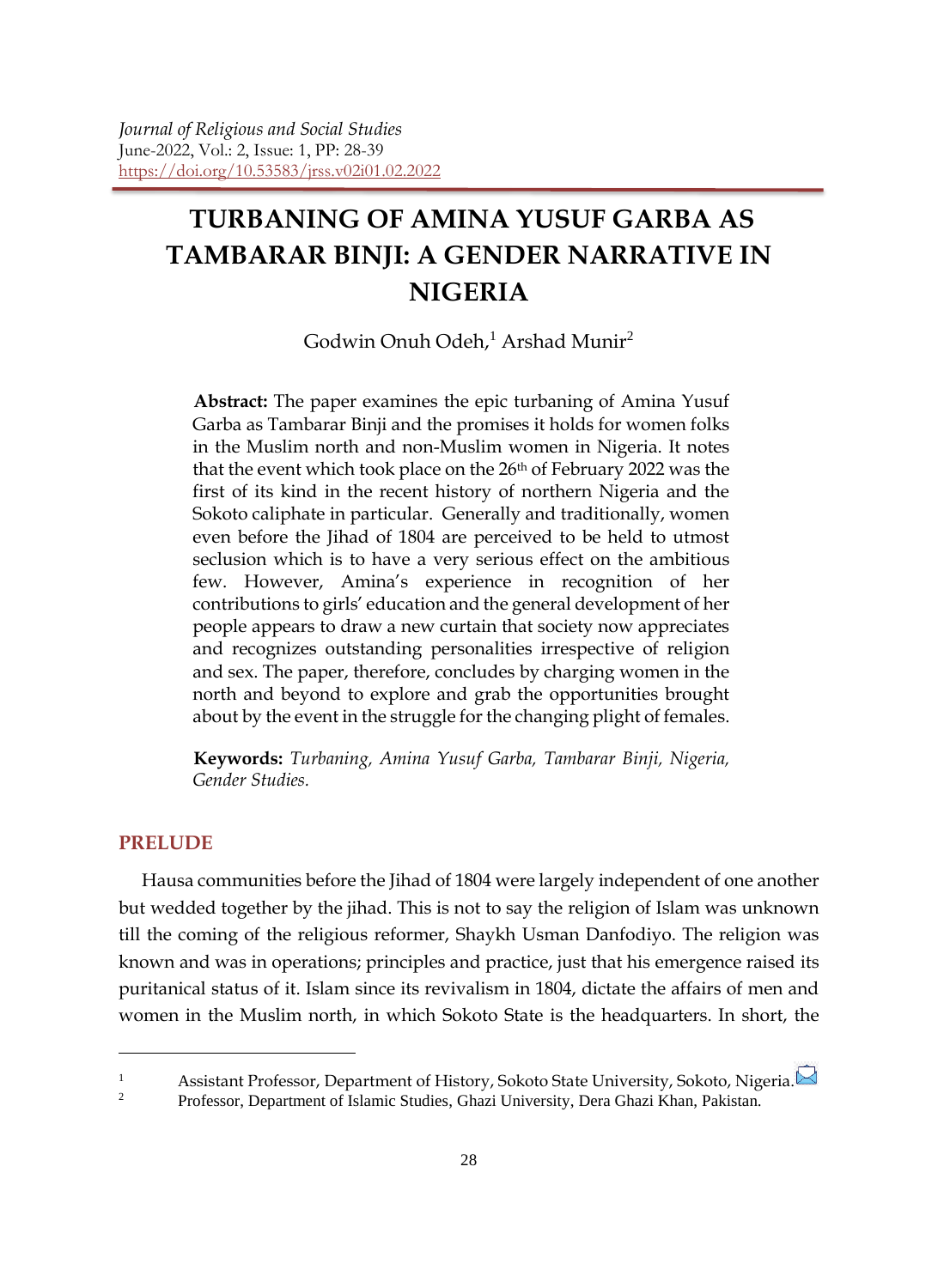Sultan of Sokoto who is the direct descendant of Usman Danfodiyo is the father of Muslims in Nigeria. In the north particularly among Muslims, women occupied special space in the scheme of things based on the idea of *purdah* (seclusion). The coming of western education and the so-called civilization had not changed the status of women and even the ways of life of traditional Hausa and Fulani men. Thus, few naturally ambitious women have a lot to contend within the areas of social and political leadership and recognition. However, there appears to be a beacon of hope and light to ambitious women as society is progressively and gradually giving recognition to achievements irrespective of gender and religion.

It is against this background Sokoto State and its environs became agog when the news of conferring an honorific title and turbaning a woman, the first of its kind in recorded or recent history was broken. This made feminists, gender scholars, and analysts probe the raison d'être of the development. Without much ado, the paper is structured into six sections. One is the brief introduction, two, conceptual issues, three, considers the personality, four; focuses on the historical evolution of the title (*Tambara*), five; views the implications the episode would have on the womenfolk and the society at large, and six, which is the last, is the conclusion.

#### **CONCEPTUAL ISSUES**

1

Concepts considered here are turbaning and gender and respectively. Turban is Arabic, *imamah*, and Persian *dulban*; all meaning a headdress made of a long scarf wound around the head or mini underlying hat.<sup>1</sup> The headdress differs in shape and colours, some 50 yards and more, or less. Historically, the turban is of Eastern origin and is often worn by Muslim men; however, after the 19th century, it was longer obligatory for Muslims. It may be interesting to note that American Indian people also wore a turban and so also European men in the 14th century. Before the world wars, Paul Poiret, a designer introduced it to the French. $<sup>2</sup>$  The point of interest is that the turban is of the</sup> Muslim world, essentially meant for men, though women are not left out. Ceremonially,

<sup>&</sup>lt;sup>1</sup> *Turban headdress*, <u>[https://www.britannica.com](https://www.britannica.com/)</u>.<br><sup>2</sup> *Turban headdress*, https://www.britannica.com.

<sup>2</sup> *Turban headdress*, [https://www.britannica.com](https://www.britannica.com/).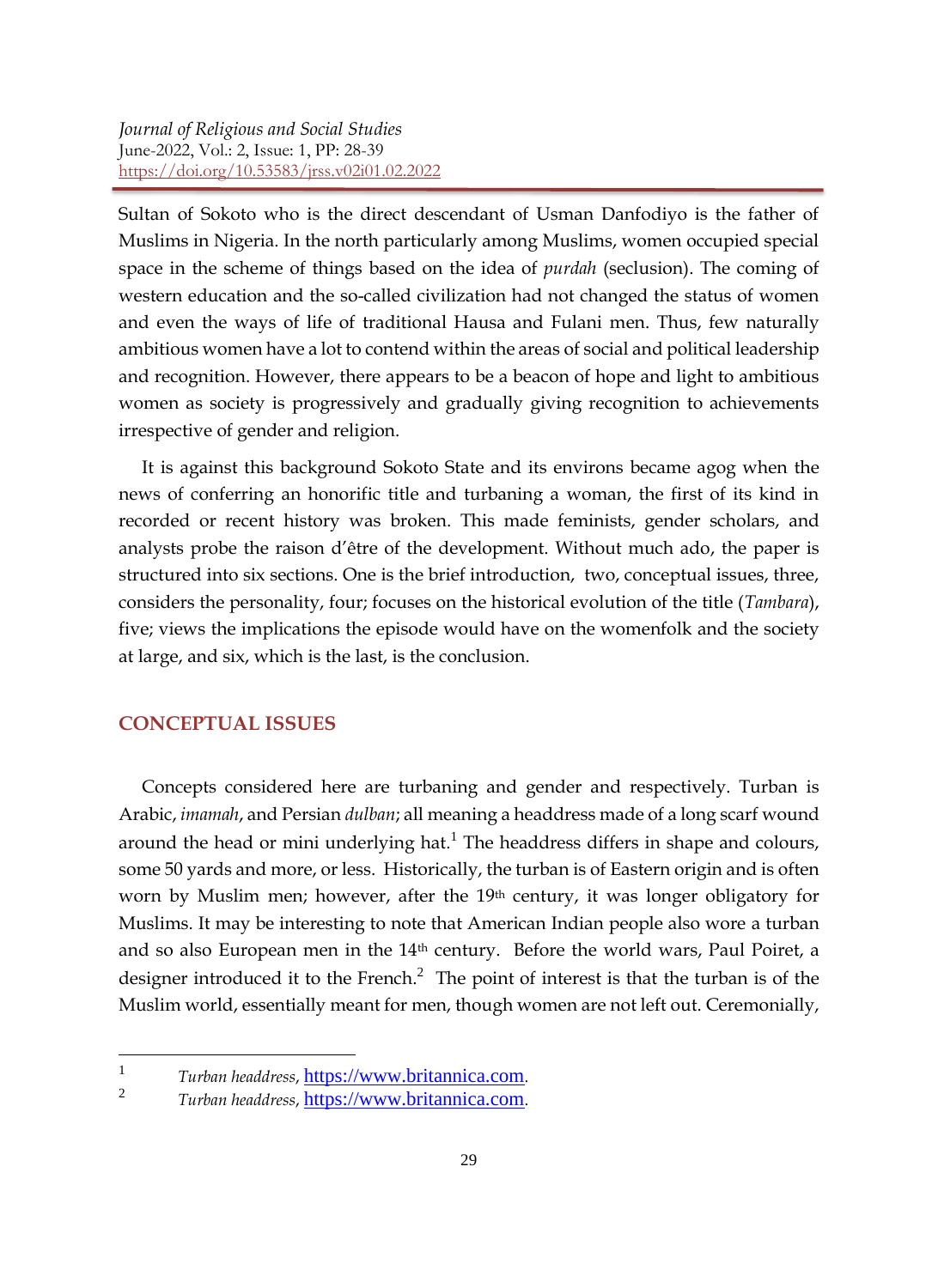it is done by conferring honorific titles to men as women are not so much known for holding titles. Thus, the experience of Amina Yusuf Garba becomes significant.

Gender is not about the female sex one alone; as a broad phenomenon, it touches men and women. The phenomenon draws closely related concepts such as gender role and sex role, the first which denotes biological and anatomical characteristics that contradistinguish male from the female gender. <sup>1</sup> Though biological differences cannot be overemphasized, in a practical sense the ideas of gender roles are socially and culturally constructed. In short, gender differences are fundamentally rooted in the belief and practices associated with masculinity and femininity. The argument in essence is that the phenomenon is largely a socio-cultural development and not biological traits that define what males and females are, what they do or do not do, and that robust reciprocal relations should exist between sexes.<sup>2</sup>

Secondly and closely related are gender roles, which are nothing but functions, attributes, and performs given to one's status in society. However, roles within the gender matrix are culturally determined.<sup>3</sup> What this means is that roles are creations of the society for regulating social relations and how societies are culturally designed. Issues such as how a male or female behaves, profession or career choice, and businesses, among others, are culturally determined. Gender role as it is is different from sex roles such as carrying the pregnancy and breastfeeding a baby, which females are biologically configured to do so.

Thirdly related is sex role, which connotes responsibilities or biological functions of a particular sex; male or female could engage as a result of possessing certain organs.<sup>4</sup> As noted, for instance, pregnancy and breastfeeding are the exclusive roles of a female given their biological characteristics, but child training, cooking washing of clothes and

 $\mathbf{1}$ <sup>1</sup> O S. Omadjohwoefe, "Gender Role Differentiation and Social Mobility of Women in Nigeria" in *Journal of Social Science*, (27)1, 2011, p.67.

<sup>2</sup> G O.Odeh, "Isatou Drammeh and Female Gender Roles in The *Gambia*: A Challenge to Sokoto Women in the Twenty-First Century" in S M. Lawal and I Y.Ahmed, (eds), *Revisiting Sokoto Caliphate Legacy and New Frontiers: Gedenkschrift in Memory of Professor Sa' ad Abubakar*, Makurdi: Aboki Publishers, 2021, P.328.

<sup>3</sup> A E. Idyorough, *Gender: Concepts and Issues in Nigeria*, Makurdi:Aboki Publishers, 2004, p.2.

<sup>4</sup> A E. Idyorough, Gender: Concepts and Issues in Nigeria, pp.2,3.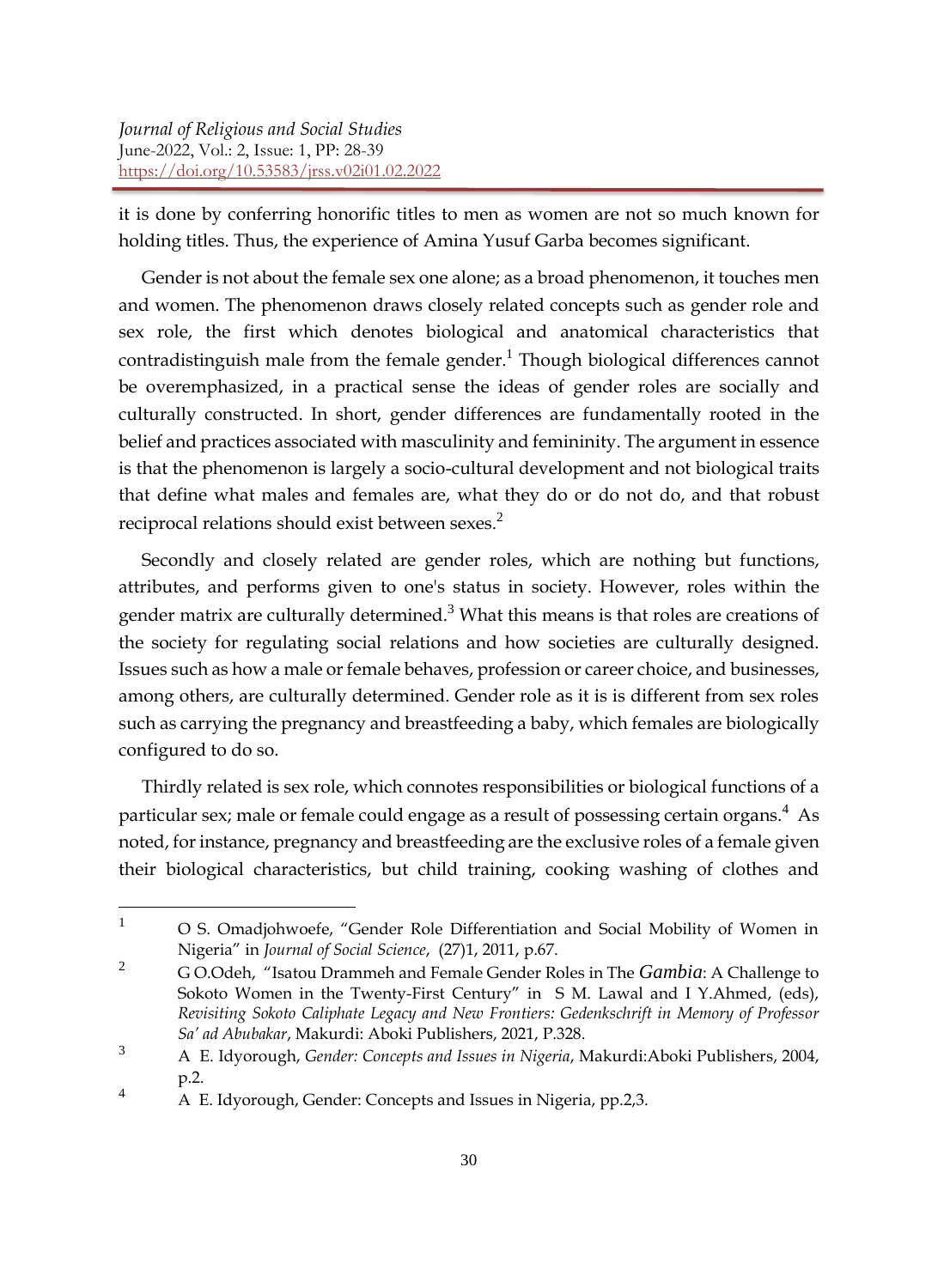**.** 

dishware, governance, and political leadership, among others, are gender roles that it could be done by any. This understanding underpinned agitations that crystallized into a series of movements that were to lead to the idea of women's emancipation and gender equality.

Arising from women's suppression across cultures, the idea of a declaration of the International Women's Year was initiated at a conference in Mexico in 1975, which was followed by the Beijing Conference of 1995 which are considered fundamental milestones in the struggles for the repositioning of the status of women.<sup>1</sup> As matter of fact, the concern for the uplifting of the status of women brought gender issues to the mainstream academic circle beginning in the 1960s. Women studies that came focused on three thematic areas, namely;

- **1.** The study of the way gender relations have operated in social life in the past and present;
- **2.** The study of the representations of women's experiences in literature, language, and religion; and
- **3.** The study of the concepts used to differentiate women and men and feminism and masculinity as well as the examination of theoretical perspective in above all those drawn from history.<sup>2</sup>

While the above captured the plight of women, the (b) above points to the significance of religion in our case Islam and how northern Nigerian women were religiously and culturally conceived. It is in the context of this that the turbaning of Amina Yusuf Garba, a phenomenon is known for the male gender becomes relevant. Before going into the episode and its implications of it, it is pertinent to look at the personality involved.

<sup>&</sup>lt;sup>1</sup> L I. Vajime, "The Role of Women Non Governmental Organizations (NGOs) in Promoting Gender Equality and Sustainable Development" in *FASS : Journal of Faculty Arts Seminar Series*, BSU, Vol.2, 2004, p.213.

<sup>&</sup>lt;sup>2</sup> L I. Vajime,  $\degree$  The Role of Women Non Governmental Organizations (NGOs). See also G O. Odeh, A A.Sifawa and M. Marafa, Gendering Affairs of the Faculty of Arts and Social Sciences, Sokoto State University, Sokoto-Nigeria. This is an aspect of University Based Research sponsored by the Tertiary Education Trust Fund, Sokoto State University, Sokoto.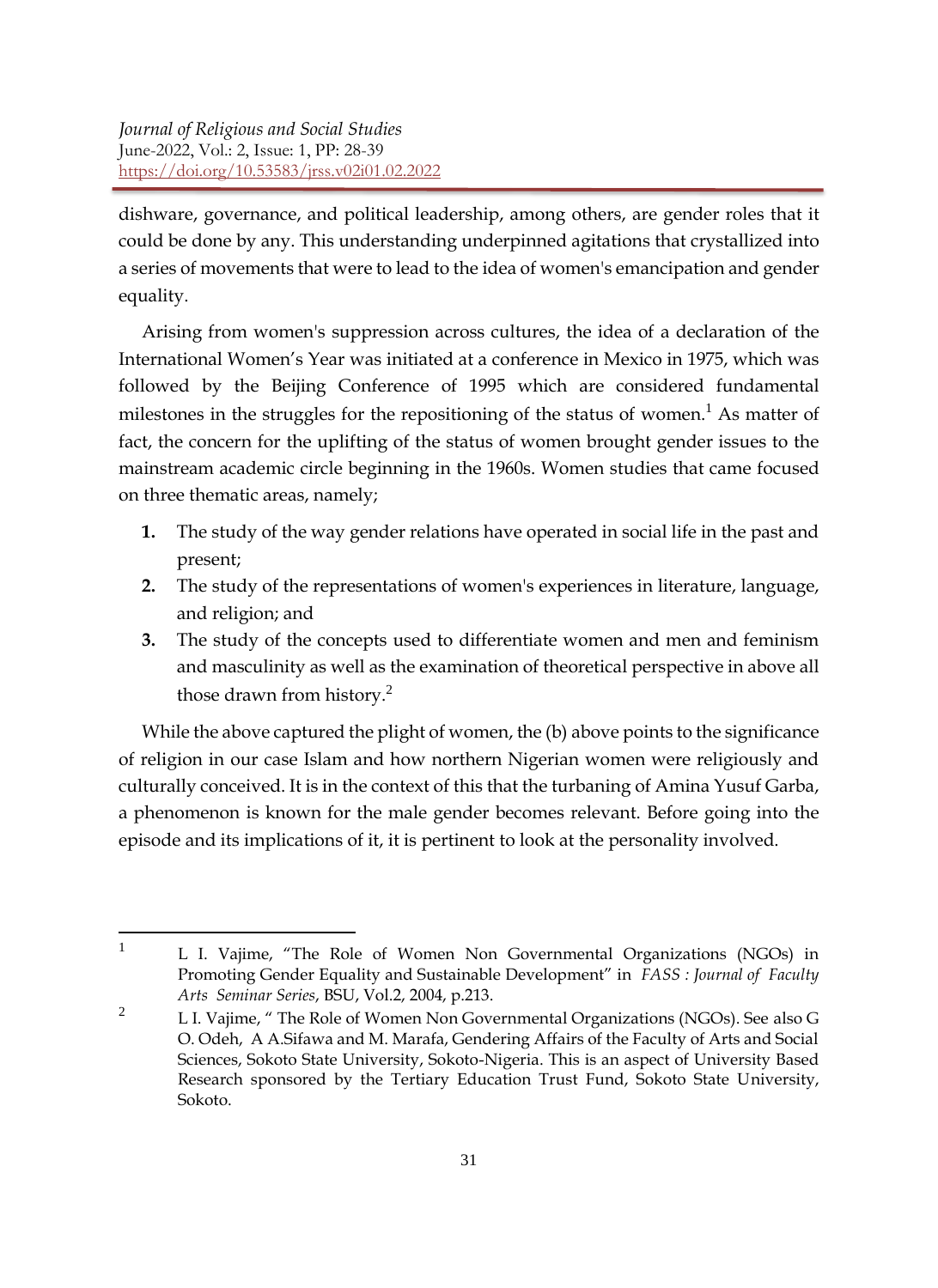#### **THE PERSONALITY: AMINA YUSUF GARBA**

The persona, Amina Yusuf Garba, *mni, MON* is a native of Binji Local Government Area of Sokoto State Nigeria. She was born into the family of Sheikh Haliru Binji. She did her primary and post-primary education at St. Paul's Primary School and Federal Government College Sokoto. She holds a Bachelor's and Master's of Arts degrees from the University of Sokoto( Usmanu Danfodiyo University Sokoto) and Bayero University Kano respectively. She started her career at the Ministry of Information Sokoto during her national youth service year  $(NYSC)^{1}$  She is a consummate and a distinguished administrator, educationist, policymaker, peace ambassador, and a role model who enjoys a career of well over 25 years of the active University administration. She is the pioneer Registrar of the Sokoto State University that kick-started during the administration of His Excellency, Distinguished Senator (Dr.) Alhaji Aliyu Magatarkada Wamakko. Upon satisfactory performance, her appointment was renewed in 2017 by His Excellency Rt. Hon. Aminu Waziri Tambuwal, again because of the expiration of tenure by May/June 2022, recently appointed her as the pioneer Registrar of the newly established, but upgraded Shehu Shagari College of Education to the Shehu Shagari University of Education, Sokoto (SSUOE). Before going too far, it suffices to state here that her appointment by the duo of Wamakko and Tambuwal, shows her distinctive quality of leadership and the gender sensitiveness on the part of the former governor and the present. $<sup>2</sup>$ </sup>

Before the above engagement, Amina Yusuf Garba*, mni, MON* had served as Director-General, Directorate of Women and Children Affairs, Zamfara in the year 2000. Consequently, she was appointed Honorable Commissioner, heading the Ministries of Women Affairs, Water Resource, and Culture and Tourism in 2003, 2005, and 2006. She also later became the Permanent Commissioner Zamfara State Universal Basic Education Board in 2007 and 2012. Authoritatively, she remains the first female Commissioner in Zamfara State, the husband's home state since the return to democracy in 1999. In retrospect, in 1983 she was employed and rose through the ranks to the cherished

**.** 

<sup>1</sup> See Curriculum Vitae of Amina Yusuf Garba, MON, mni, office o the Registrar, Sokoto State University, Sokoto.

 $\mathfrak{D}$ Personal observation of the authors.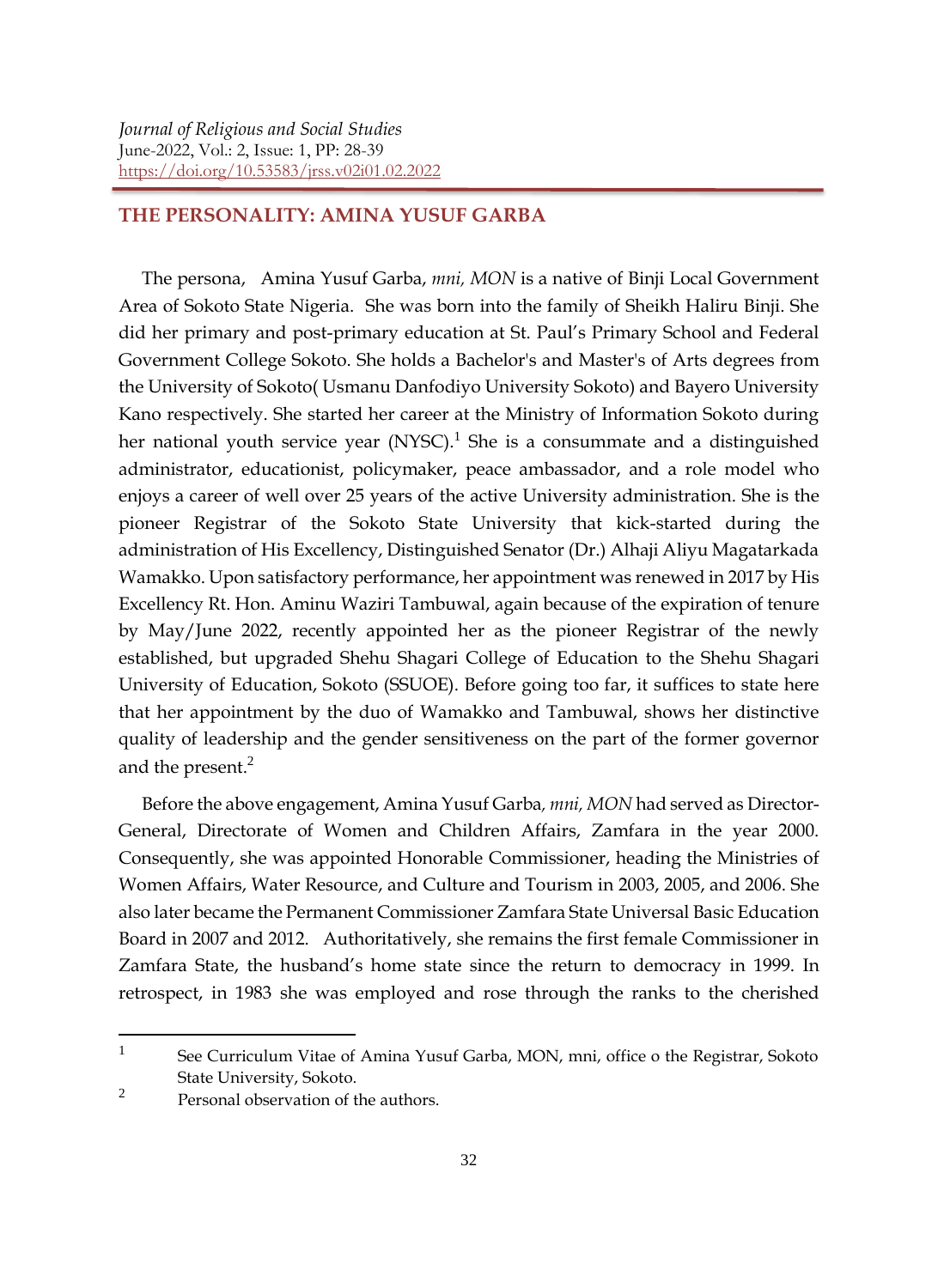position of Deputy Registrar at the Usmanu Danfodiyo University, Sokoto in 1996. As a strategic planner and thinker, she was nominated in 2020 by the National Universities Commission for the Senior Executive Course, in which she meritoriously excelled at the National Institute for Policy and Strategic Studies (NIPSS) SEC 42, 2020 and bagged the coveted prestigious *mni*. She is a recipient of the National Honour of the *Member of the Order of Niger* (MON).<sup>1</sup>

Apart from and before NIPSS, in her career years, she attended many professional courses and conferences, some of which are as follows; Higher Education Management at the Universities of Warwick and Oxford, United Kingdom 1999, International Leadership on family health at the San Francisco Public Health Institute USA, 2003, Beijing +10, New York 2005, Good Governance at the Africana Leadership Institute, University of Kansas, USA, 2009; Professional Development at the Institute for Capacity-Building in Leadership for Development and the Public Good, Kansas State University 2010; Regional Conference on Global Peace at Atlanta, USA 2012 and Kuala Lumpur, Malaysia 2013; Educational Administrative Planning, Efficacy Development and Intelligence at the University of Michigan, Dubai and Nigeria/American Higher Education Administrators at the University of Maryland, Baltimore, USA 2014. She equally participated in the International Conference on Education at the University of Toronto, Canada 2018, and Social Sciences at the University Lahore, Pakistan 2016. She has gone on study trips at the University of Turku, Finland, 2019, and the University of Nottingham, Ningbo, China 2018.<sup>2</sup>

The iron lady, as she is fondly called in the University community, is widely travelled and a recipient of numerous awards too many to mention. She is an all-time woman and girl child advocate, a bridge-builder, and a grassroots mobilizer whose utmost delight, passion, and watchwords are justice, equity, fairness, and welfare of the people. Thus, upon persistent pressure from her people, she was compelled to show face on the political landscape and contested for the position of the House of Representatives in 2011, which in the eyes of several pundits and analysts appears smaller than her caliber,

1

<sup>1</sup> Citations / Profile of Amina Yusuf Garba, MON, mni.

Citations / Profile of Amina Yusuf Garba, MON, mni.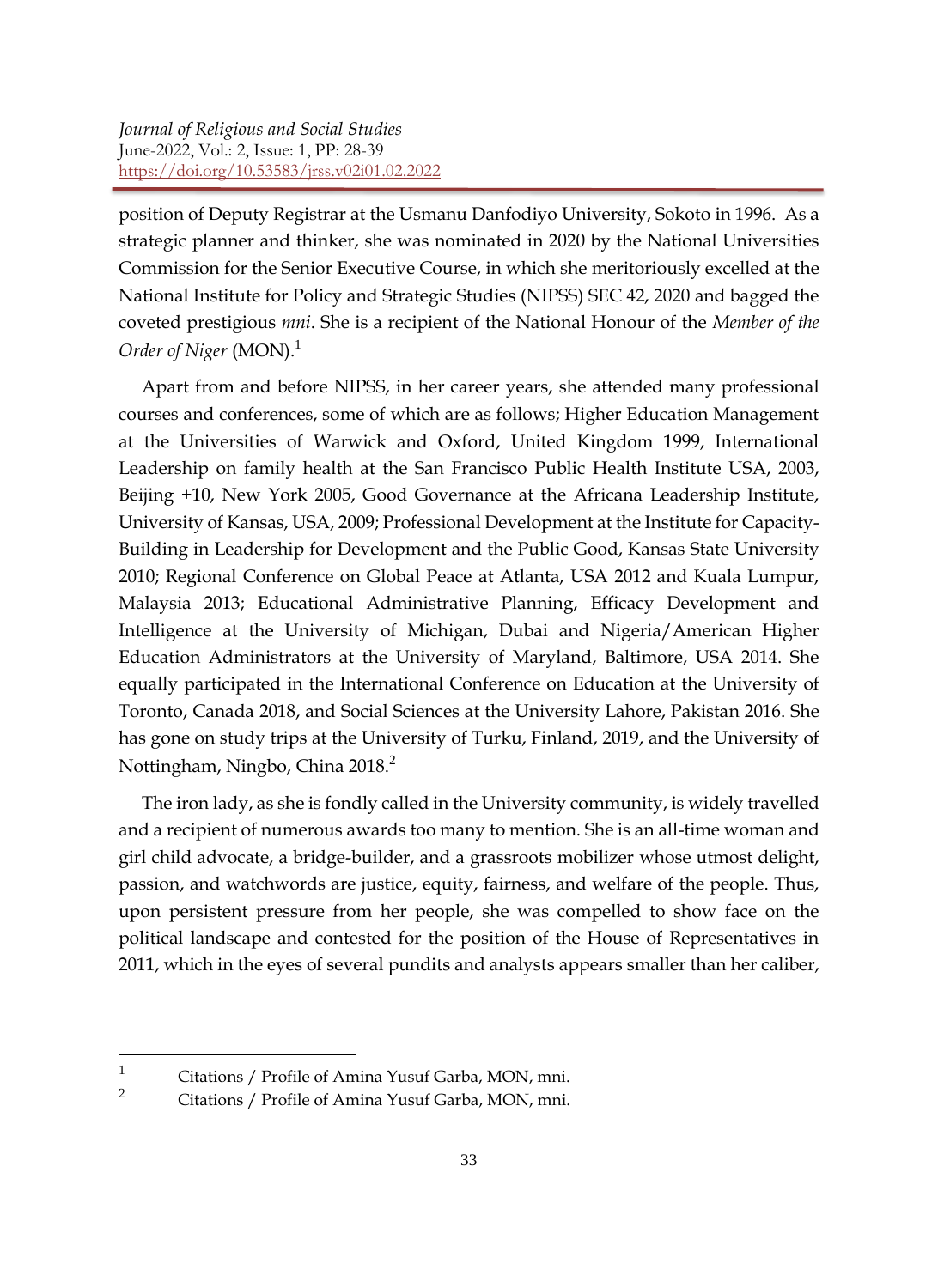though the appearance was described as a momentous outing in the modern history of the caliphate and Northern Nigeria.<sup>1</sup>

### **GLIMPSES AT THE HISTORICAL EVOLUTION OF THE TITLE,**  *TAMBARA*

Having seen the brief on the personality, it is pertinent to take a cursory look at the title in terms of evolution and significance. The history of the title *Tambara* has its origins in pre-colonial Senegal, afterward the Azbin and Kwanni (Birnin-Konni) in the present Republic of Niger, a very close neighbor to Nigeria, where Sokoto State shares boundary.<sup>2</sup> The title, *Tambara* symbolizes an individual who works and labours selflessly and tirelessly towards developing and uplifting her people to a level of a contented human being capable of taking care of themselves and others. In short, the turbaning with the honorific title is part and mark of recognition and encouragement to privileged hardworking few. The first to be turbaned in the Republic of Niger was Hajiya Rabi'atu, the *Tambara* of Kwanni; a legislative member in the Republic of Niger.<sup>3</sup> It was conferred on her by His Royal Highness, the Emir of Kwanni in recognition of her selfless efforts toward the development of education particularly, the girl-child. While the title is famous in the Senegambia region where it originates, it is relatively rare in the Republic of Niger. In Sokoto State and Northern Nigeria at large, it appears Amina Yusuf Garba, *MON, mni* is the first female to be turbaned in recorded history (on Saturday, 25<sup>th</sup>) February 2022). The conferment and turbaning come in appreciation and recognition of her tremendous contributions towards the development of education and the multifaceted need of her people.<sup>4</sup>

1

 $1$  Opinion poll on the persona, Amina Yusuf Garba.

 $\overline{2}$ Prgrammme of events for the Turbaning Ceremony of Amina Yusuf Garba, MON,mni as Tambarar Binji at Palace of the Sarkin Yakin Binji, HRH Alh. Kabiru Usman A bdulwahab, Binji Town, Sokoto State, Saturday 26th February, 2022.

<sup>3</sup> Prgrammme of events for the Turbaning Ceremony of Amina Yusuf Garba.

<sup>4</sup> Interview with the honoree; the information is also contained in the Prgrammme of events for the Turbaning Ceremony of Amina Yusuf Garba.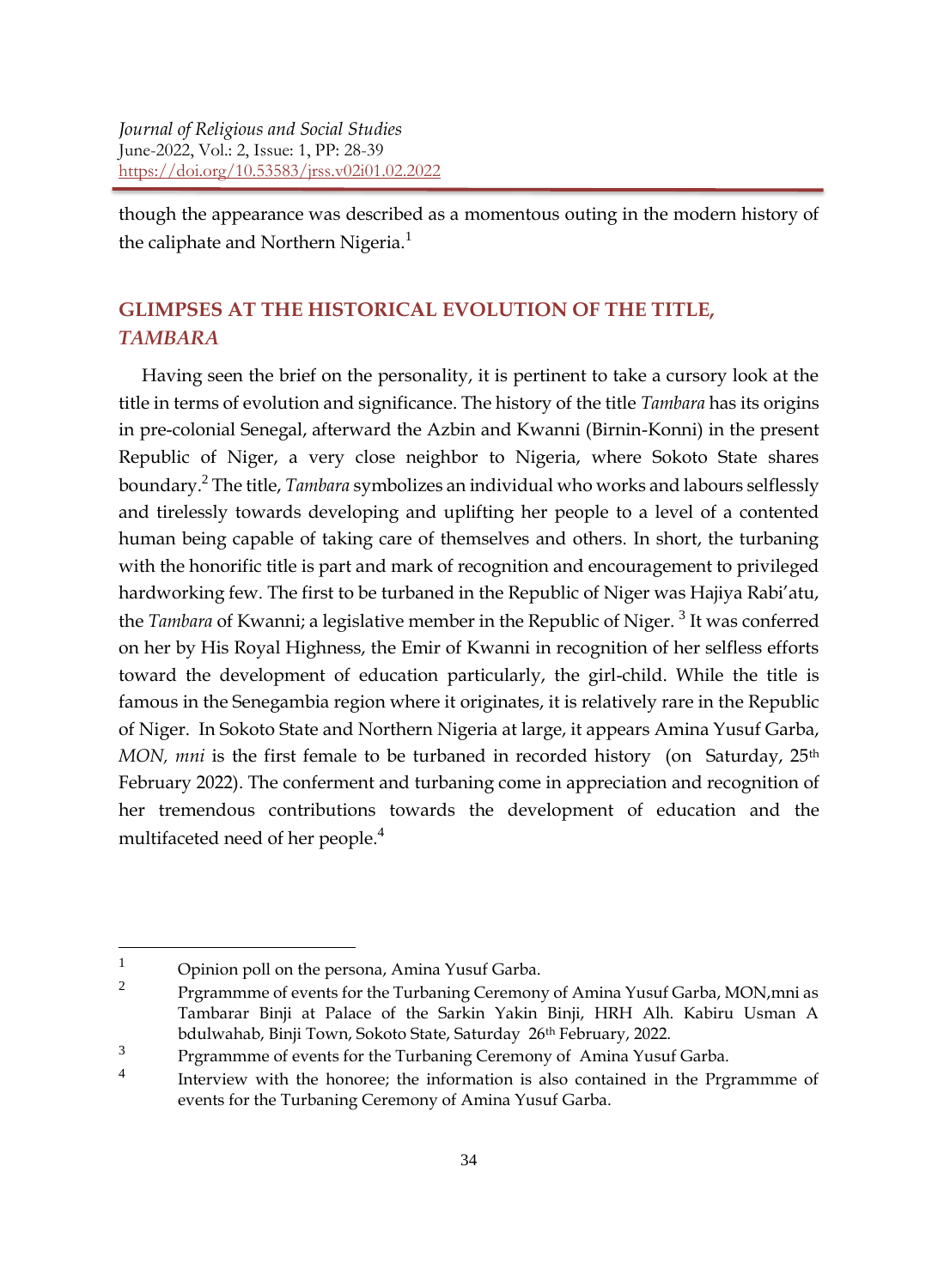#### **IMPLICATIONS OF AMINA YUSUF GARBA'S TURBANING**

The gender narrative to her turbaning as *Tambarar Binji* by His Royal Highness, Sarkin Yakin Binji, Alhaji Kabiru Usman Abdulwahab has two handles. First, is the civilizational processes it has undergone. In other words, the title is now conferred on women of priceless virtues and generosity who have distinct charisma in forming Civil Society Organizations, which are targeted at the development of Islamic and western education, as well as solving other needs of the people. Such Islamic education and Civil Society Organizations were not in existence in traditional society. The second handle is the changing nature of the status of women in Northern Nigeria; in the sense that, in the area, Amina Yusuf Garba was born, bred, and worked, the seat of the caliphate and environs, is a place where women appear to be held with utmost seclusion.<sup>1</sup> This was the situation even before the popular Jihad of 1804 in Hausa land. In short, opinions are divided on whether a northern Nigeria Muslim woman had achieved such a feat before, with some arguing that the Queen Amina of Zazzau episode is shrouded in myth and that there was no queen like that capable of ruling or leading gallant men,<sup>2</sup> while others argue that if there "was Amina of Zazzau, we have Amina of the Caliphate". Whether there was a Queen Amina of Zazzau or not, historical evidence points to her existence. Probably, the father of the Amina of the caliphate might have named her after the famous

 $\mathbf{1}$ <sup>1</sup> G O.Odeh, "It all Begins Here": Historicizing the Motto of the Sokoto State University, Sokoto-Nigeria in *Journal of Research and Contemporary Issues*, Volume 9, No. &2, 2014, Makurdi: Aboki Publishers. A. Munir and G O.Odeh, The Establishment of the Nigerian Sokoto Caliphate: An Inquest into the Background History of the 1804 Jihad in Hausa Land, 210 years After in *Al-qalam.* A Journal of the Department of Islamic Studies*,* University of the Punjab, Lahore. M.H. Lakhvi (ed), Vol. 19 No. 02, Institute of Islamic Studies, University of the Punjab, Lahore, 2014. A. Munir, B. Bhutto, G O.Odeh, "The Social and Moral Teachings of Christianity, Islam and Buddhism in the Context of Global Peace" and **in**  $\overline{A}$  in  $\overline{A}$ *Adwa*.At:http://journals.pu.edu.pk/pu/images/journal/szic/PDF/English/2%20Arsh ad%20Munir%20The%20Social%20and%20moral%20teachings%20of%20the%20Religio n%20paper24-5-15.pdf. For related issues and argument see, G O. Odeh, "Religious Tolerance in The Gambia, 1965-2016: Lessons for Nigeria*"* in *Islamic University Multidisciplinary Journal (IUM), Uganda,3(1),2020.* At: https://iuiu.ac.ug. Online ISSN: 26176513; Print ISSN: 24090263. (70-82). I Atagher, "The Sokoto Jihad Revisited: A Contribution to Revolutionary Framework" in *Benue Valley Journal of Humanities*, (6),1, 2004, 78.

<sup>&</sup>lt;sup>2</sup> Anonymous, c.55 years, SSU Staff; interviewed on  $20<sup>th</sup>$  of February, 2022.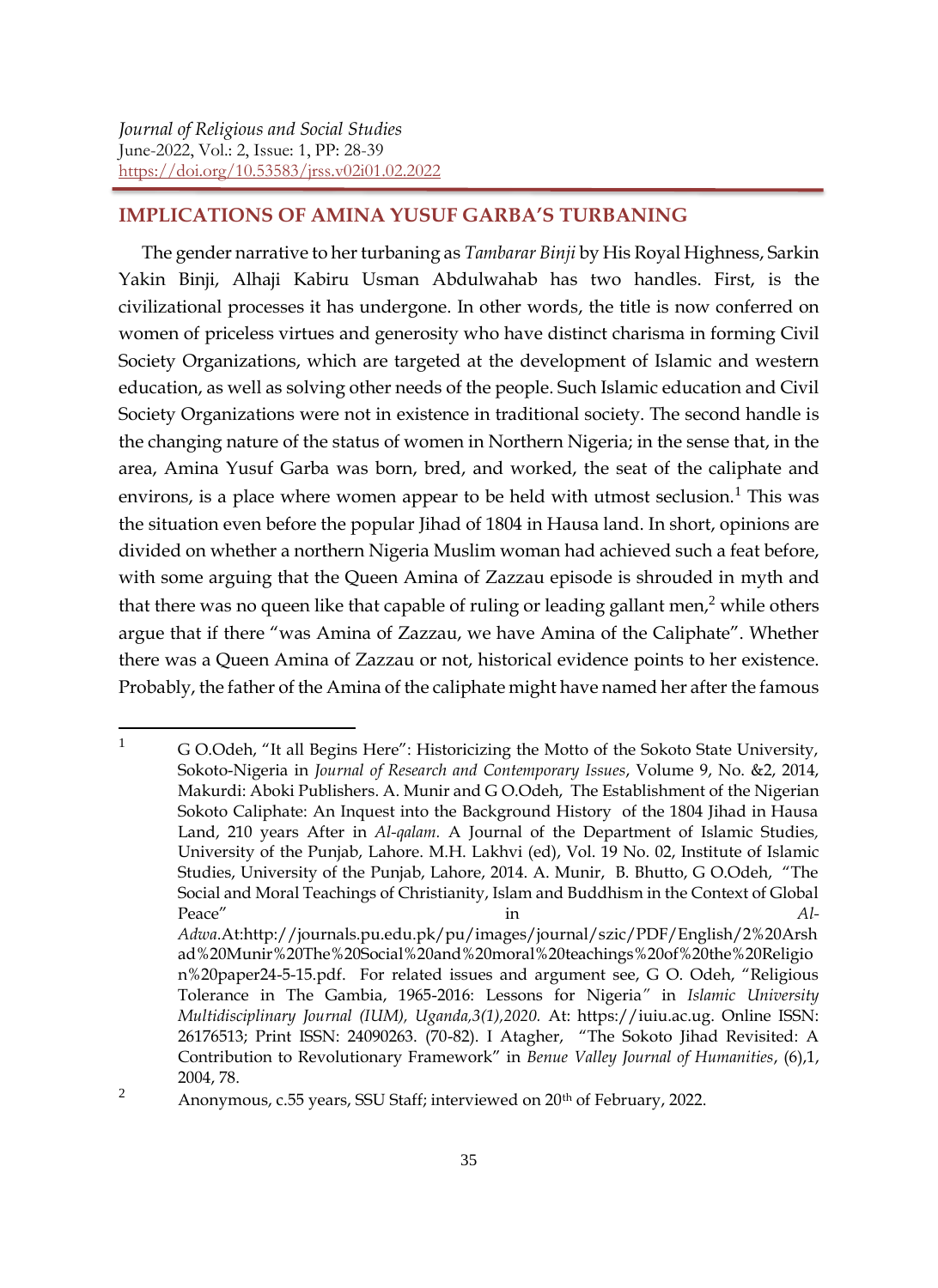queen of Zazzau. Above all, the conferment and turbaning of the "iron-lady" remain an unprecedented event in the history of Muslim women's achievements in modern Nigeria. In short, there are cases of marriage move thwarted and divorces recorded on the ground of women's insatiable quest for higher education and perceived possibility of wayward life and infidelity.<sup>1</sup> It is documented that the possibility of Ahmadu Bello, the Sardauna of Sokoto getting married to Rakiya Atta, the daughter of Atta of Igbirra, caused a flurry of speculation during the Christmas season of 1956-1957. Emir Sanusi, on getting the news of this felt the reality of Ahmadu Bello's marriage ambition might cause a revolution in the north and as a result, Rakiya was transferred to Mubi to thwart the marriage plan, because she was considered sophisticated and not been in *purdah*<sup>2</sup> Giving this reclusive conditions of female folks, it opens up a new vista of achievement opportunities for ambitious Muslim and non-Muslim women to explore as humility, honesty, hard work and dedication to service are rewarded by society irrespective of religion and gender. The episode signals that "gone are the day's women are believed to be held in utmost seclusion" (*kulle* or *purdah*). Congratulations to the "iron-lady", Amina Yusuf Garba, *mni, MON,* and other women the episode would serve as a beacon of light.

#### **CONCLUSION**

1

The recent epic turbaning of Amina Yusuf Garba as *Tambarar* Binji has come along in the development of knowledge. The event as noted in the paper promises a great deal to women folks not only among Muslim women but the entire women community in Nigeria. It notes that the event marked a watershed in the historical development of the changing status of women in our modern society as it was the first of its kind in the recent history of northern Nigeria and the Sokoto caliphate in particular. The recreation of the new perception of women and the phenomenon engendered added yet another episode to the conceptualization of women's status even before the Jihad of 1804. It does

<sup>&</sup>lt;sup>1</sup> Anonymous, c.55 years, civil servant; interviewed at Sokoto State University, Sokoto on 20th February, 2022. Opinion of several men and women sampled go against women exposure, which account for several broken marriages among Sokoto Muslims.

<sup>2</sup> J N. Paden, Ahmadu Bello, Sardauna of Sokoto: Values and leadership in Nigeria, Zaria: Hudahuda Publishing Company, 1986, 388.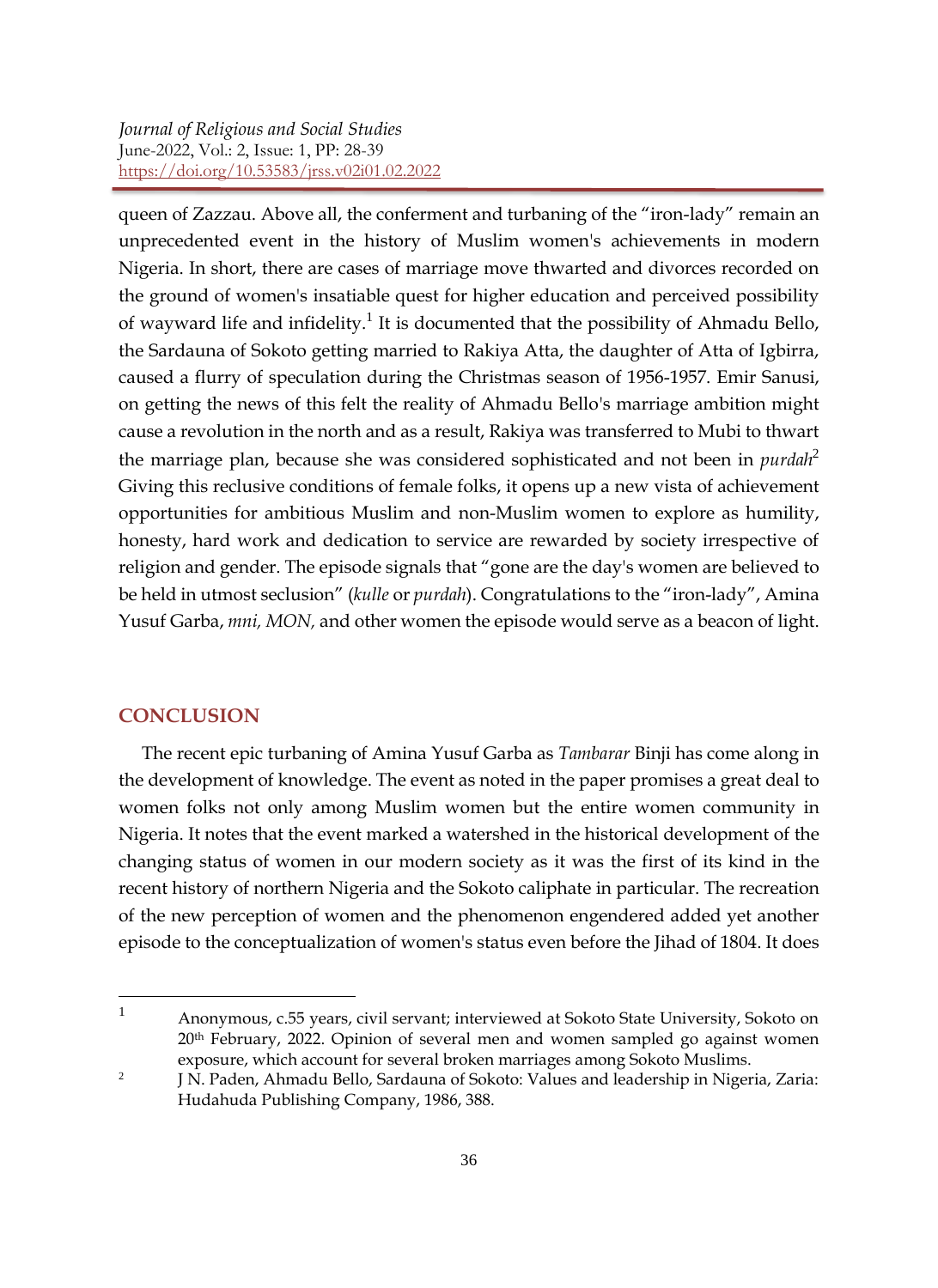appears some unnecessary barriers of women seclusion not only among Muslim but non-Muslims to be gradually breaking down. In short, ambitious women like Amina could now be recognized. In other words, it is gradually dawning on societies to appreciate and recognizes outstanding achievers irrespective of religion and sex. The paper concludes by charging women folks in the north and beyond to explore and grab the opportunities thrown up by the event as they navigate the bumpy road of gender inequality in the twenty-first century.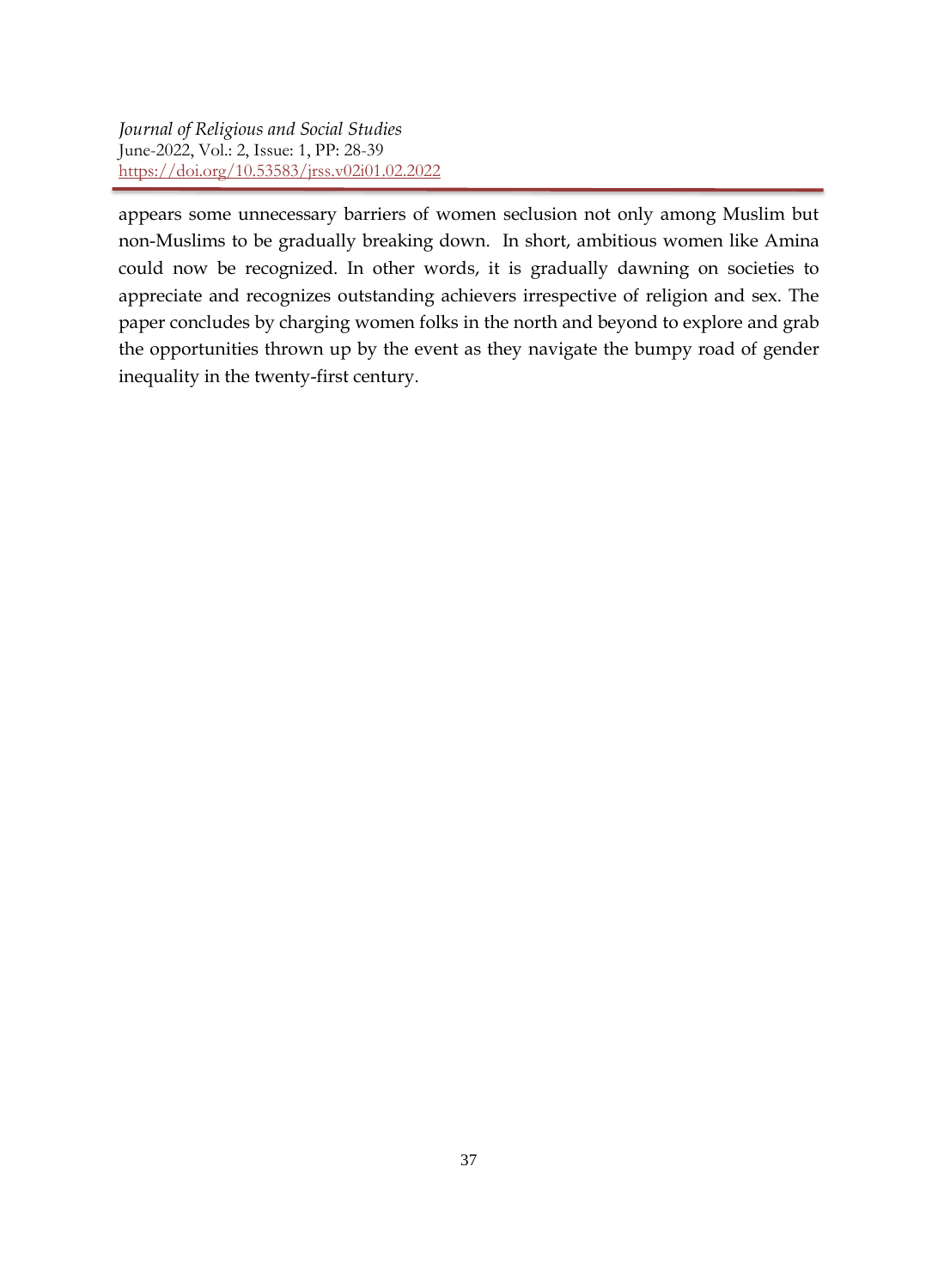#### **BIBLIOGRAPHY**

Amina Yusuf Garba, Honoree; interviewed on the 9th of February, 2022.

- Atagher, I, "The Sokoto Jihad Revisited: A Contribution to Revolutionary Framework" in *Benue Valley Journal of Humanities*, (6),1, 2004, 78.
- Curriculum Vitae of Amina Yusuf Garba, MON, mni, office o the Registrar, Sokoto State University, Sokoto.
- Idyorough, A E, *Gender: Concepts and Issues in Nigeria*, Makurdi: Aboki Publishers, 2004.
- Munir A, and Odeh, G O. The Establishment of the Nigerian Sokoto Caliphate: An Inquest into the Background History of the 1804 Jihad in Hausa Land, 210 years After in *Al-qalam,* A Journal of the Department of Islamic Studies*,* University of the Punjab, Lahore. Lakhvi M.H, (ed), (19), 02, Institute of Islamic Studies, University of the Punjab, Lahore, 2014.
- Munir, A, Bhutto, B, Odeh, G O, "The Social and Moral Teachings of Christianity, Islam and Buddhism in the Context of Global Peace" in *Al Adwa*.

At:http://journals.pu.edu.pk/pu/images/journal/szic/PDF/English/2 %20Arshad%20Munir%20The%20Social%20and%20moral%20teachings% 20of%20the%20Religion%20paper24-5-15.pdf.

- Odeh, G O, "It All Begins Here": Historicizing the Motto of the Sokoto State University, Sokoto-Nigeria in *Journal of Research and Contemporary Issues*, Volume 9, No. &2, 2014, Makurdi: Aboki Publishers.
- Odeh, G O, "Religious Tolerance in The Gambia, 1965-2016: Lessons for Nigeria*"*  in *Islamic University Multidisciplinary Journal (IUM), Uganda,3(1),2020.* At: https://iuiu.ac.ug. Online ISSN: 26176513; Print ISSN: 24090263. (70-82).
- Odeh, G O, Sifawa A A, and Marafa, M, Gendering Affairs of the Faculty of Arts and Social Sciences, Sokoto State University, Sokoto-Nigeria. This is an aspect of University-Based Research sponsored by the Tertiary Education Trust Fund, Sokoto State University, Sokoto.
- Odeh, G O., "Isatou Drammeh and Female Gender Roles in The *Gambia*: A Challenge to Sokoto Women in the Twenty-First Century" in S M. Lawal and I Y.Ahmed, (eds), *Revisiting Sokoto Caliphate Legacy and New Frontiers: Gedenkschrift in Memory of Professor Sa' ad Abubakar*, Makurdi: Aboki Publishers, 2021.